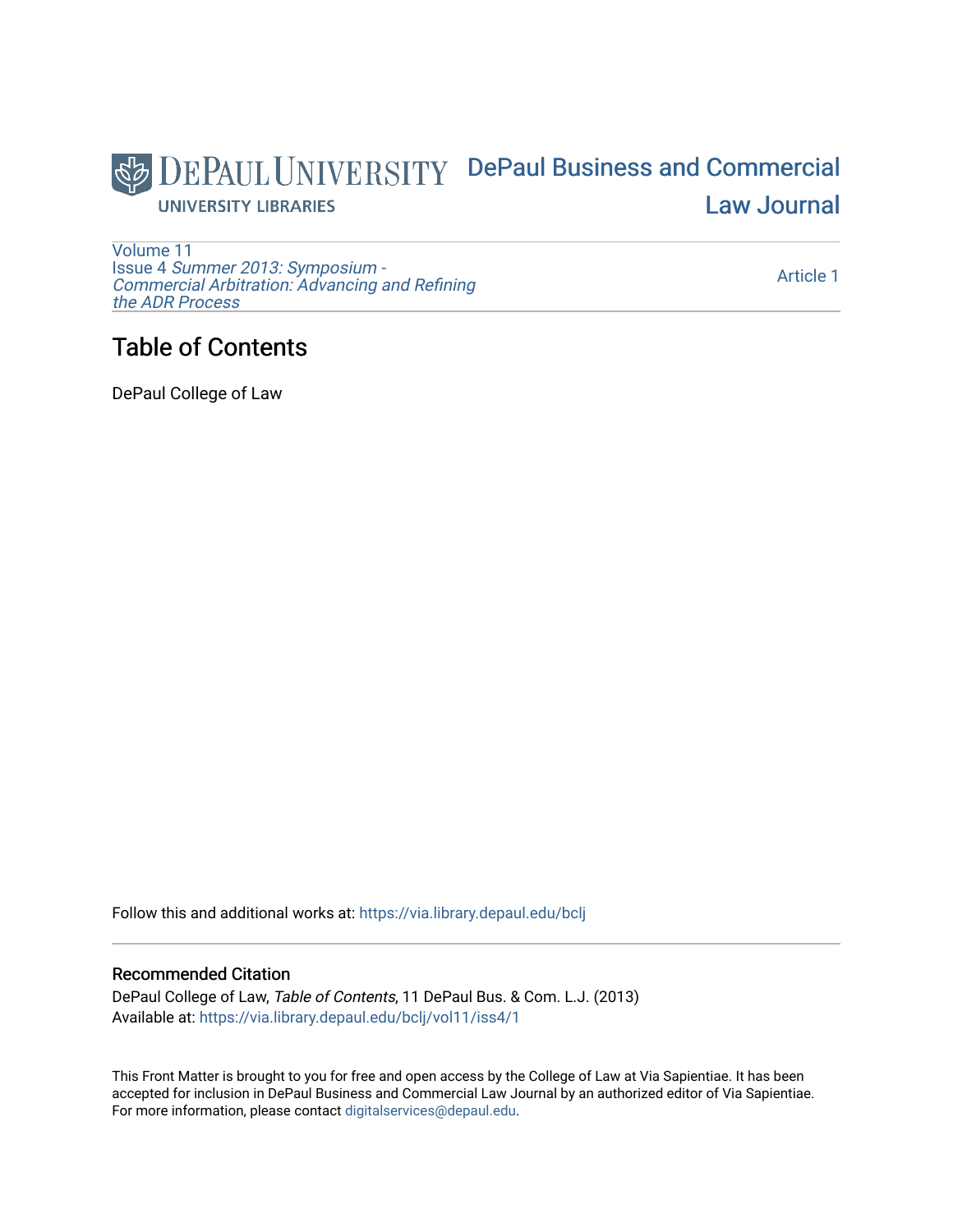# **DEPAUL BUSINESS & COMMERCIAL LAW JOURNAL**

*Volume 11 Summer 2013 Number 4*

### **SYMPOSIUM**

Commercial Arbitration: Advancing and Refining the ADR Process

| <b>ARBITRATION ADVOCACY: ITS ROLE IN</b><br>BUSINESS AND LEGAL EDUCATION, AND<br>NEW OPTIONS FOR DISPUTE RESOLUTION  Stanley Sklar 441 |  |
|----------------------------------------------------------------------------------------------------------------------------------------|--|
| GUIDED CHOICE ARBITRATION  Paul M. Lurie 455                                                                                           |  |
| COSTS OF ARBITRATION AND THE<br>OPTIONS FOR CONTROLLING THOSE COSTS  Christopher Martin 471                                            |  |
| <b>DELAWARE PRIVATE ARBITRATION:</b><br>AN EXPLANATION OF DELAWARE'S CHANCERY                                                          |  |

ARBITRATION PROGRAM **AND** ITS **BENEFITS .....** *Gregory Varallo,* 483 *John Mark Zeberkiewicz*

DELAWARE PRIVATE ARBITRATION: **ITS** PRACTICALITY, **CONSTITUTIONALITY, AND POTENTIAL INFLUENCE ON** OTHER **STATES ...** *Christopher Martin, 519 Hon. Clifford Meacham, Gregory Varallo, John Mark Zeberkiewicz (Moderator)*

#### **NOTE**

THE CIRCUITS **CONFUSED** THE MARKET: WHY THE THIRD **CIRCUIT'S** *MALACK*  $\sim$   $\sim$ **DECISION** CONFIRMS THE **NEED** FOR **A** UNIFORM APPROACH TO THE FRAUD-CREATED-THE-MARKET THEORY **..........** *James Maruna 545*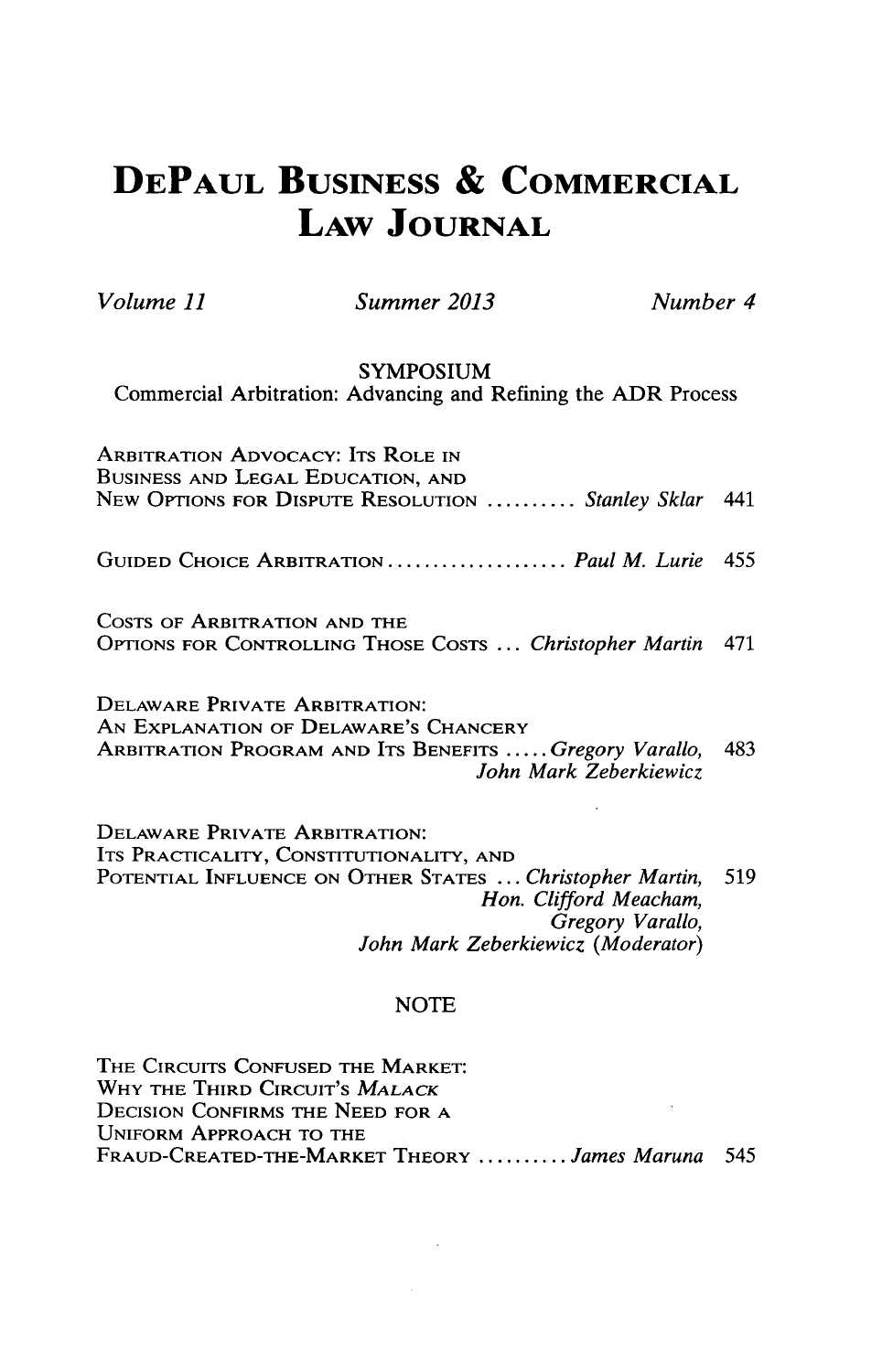Copyright @ **2013** *DePaul Business & Commercial Law Journal*

Cite as **11** DePaul Bus. **&** Com. **L.J.**

Except as otherwise provided, *DePaul Business & Commercial Law Journal* permits any individual or organization to photocopy any article, comment, note, or other piece in this publication, provided that: **(1)** copies are distributed at or below cost; (2) the author and the *Journal* are prominently identified on the first page; **(3)** proper notice of copyright is affixed to each copy; and (4) all other applicable laws and regulations are followed. *DePaul Business & Commercial Law Journal* reserves all other rights.

*DePaul Business & Commercial Law Journal* **(ISSN: #1542-2763)** is published quarterly **by** DePaul University College of Law, **25** East Jackson Boulevard, Chicago, Illinois 60604-2219. Annual subscriptions are available for **\$85.00.** The cost for foreign subscriptions is **\$95.00** per year **(\$10.00** more than domestic). Individual issues may be purchased for **\$25.00** per copy through the *Journal* office. Subscriptions are automatically renewed each year unless a timely notice of termination is received. Please inform the *Journal* promptly of any change of address **by** sending the new address and the former address including zip codes. Unless a claim is made for nonreceipt of the *Journal* within six months of the mailing date, DePaul University College of Law cannot be responsible for supplying the issues without charge. Back issues may also be found in electronic format for all your research needs on HeinOnline (http://heinonline.org/). The *Journal* is a member of the National Conference of Law Reviews.

The *DePaul Business & Commercial Law Journal* welcomes the submission of articles written **by** admitted members of the bar and **by** other professionals and notes and comments written **by** students at accredited law schools. Manuscripts **by** candidates for graduate degrees in law *(e.g.,* LL.M. or M.L.T.) will be considered articles if the author is admitted to the bar at the time of submission and will be considered as student notes if the author is not admitted to the bar. Although the utmost care will be given to material submitted, the *Journal* cannot accept responsibility for unsolicited manuscripts. Authors should mail manuscripts to *DePaul Business & Commercial Law Journal,* **25** East Jackson Boulevard, Room **226,** Chicago, IL 60604-2219.

The text and citations of the *Journal* conform to THE BLUEBOOK: A UNIFORM Sys-**TEM OF CITATION** (Columbia Law Review Ass'n et al. eds., 19th ed. 2010).

Although the *DePaul Business & Commercial Law Journal* generally grants great deference to an author's work, the *Journal* retains the right to determine the final published form of every article.

*The views expressed in published material are those of the authors and do not necessarily reflect the policies or opinions of the DePaul Business & Commercial Law Journal,* its editors and staff, or DePaul University College of Law.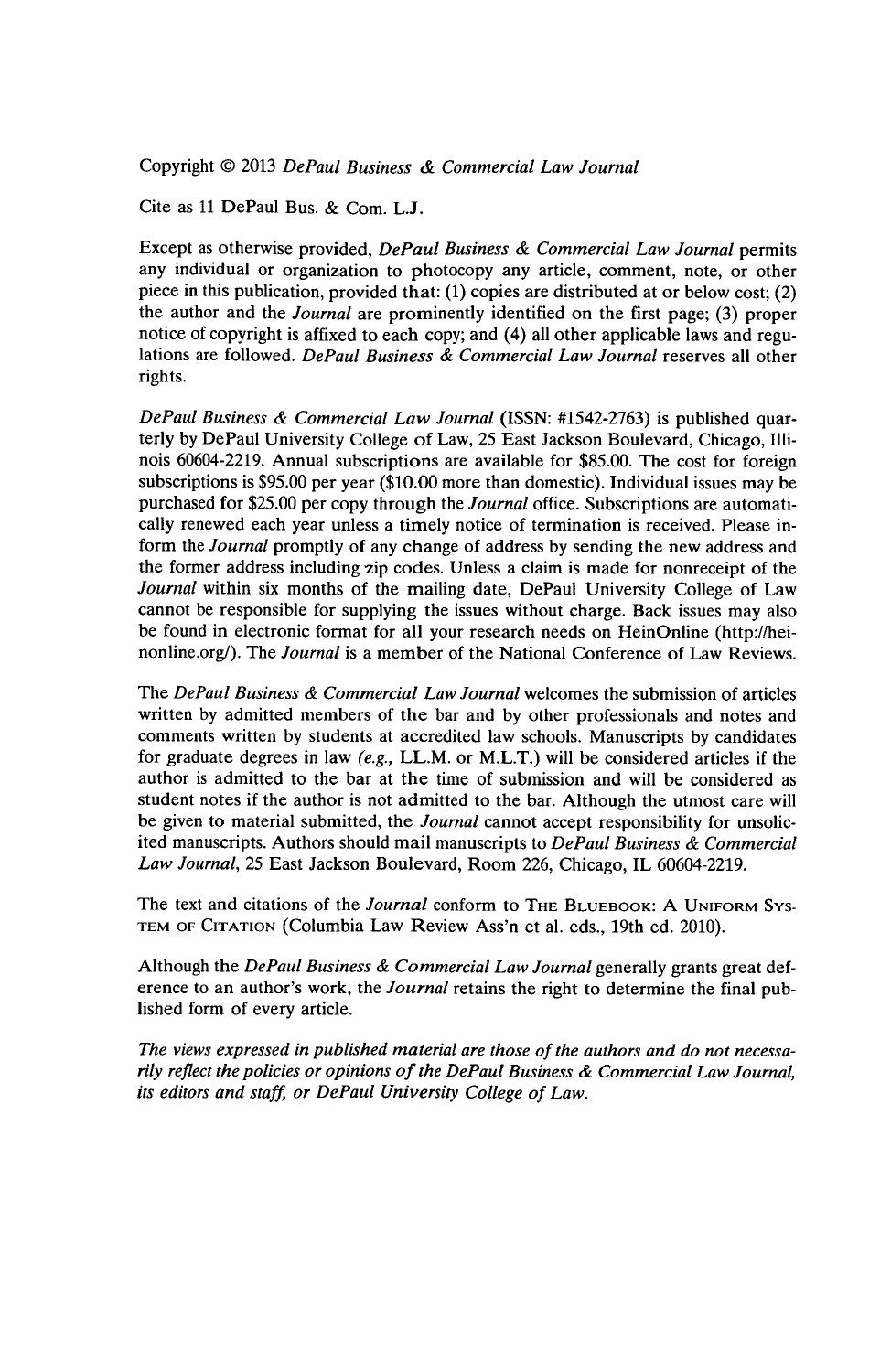# **DEPAUL BUSINESS & COMMERCIAL LAW JOURNAL**

## *Volume 11 Summer 2013*

*Number 4*

#### **2012-2013 EXECUTIVE EDITORIAL BOARD**

RYAN TAYLOR *Editor-in-Chief*

**BENJAMIN** GERBER **JOEL THIELEN** *Executive Editors*

**AMANDA DELANEY** *Managing Editor of Lead Articles*

**KEVIN** LALL *Managing Editor of Notes and Comments*

CHRIS CIRILLO *Managing Business Editor*

> **SAMUEL FAYE** *Symposium Editor*

#### **RESEARCH STAFF**

**MICHAEL ADAMS** VOTEY **CHEAV LINDSEY CONLEY LINDSEY DEAN** BRIDGET **HANSEN** LINDSAY **JURGENSEN** JAMIE LEBERIS **MARIA SCHLETKER** MATT **THOMAS MEAGAN** VANDERWEELE **DESALINA** WILLIAMS

#### **FACULTY ADVISOR**

MARK MOLLER

Member, National Conference of Law Reviews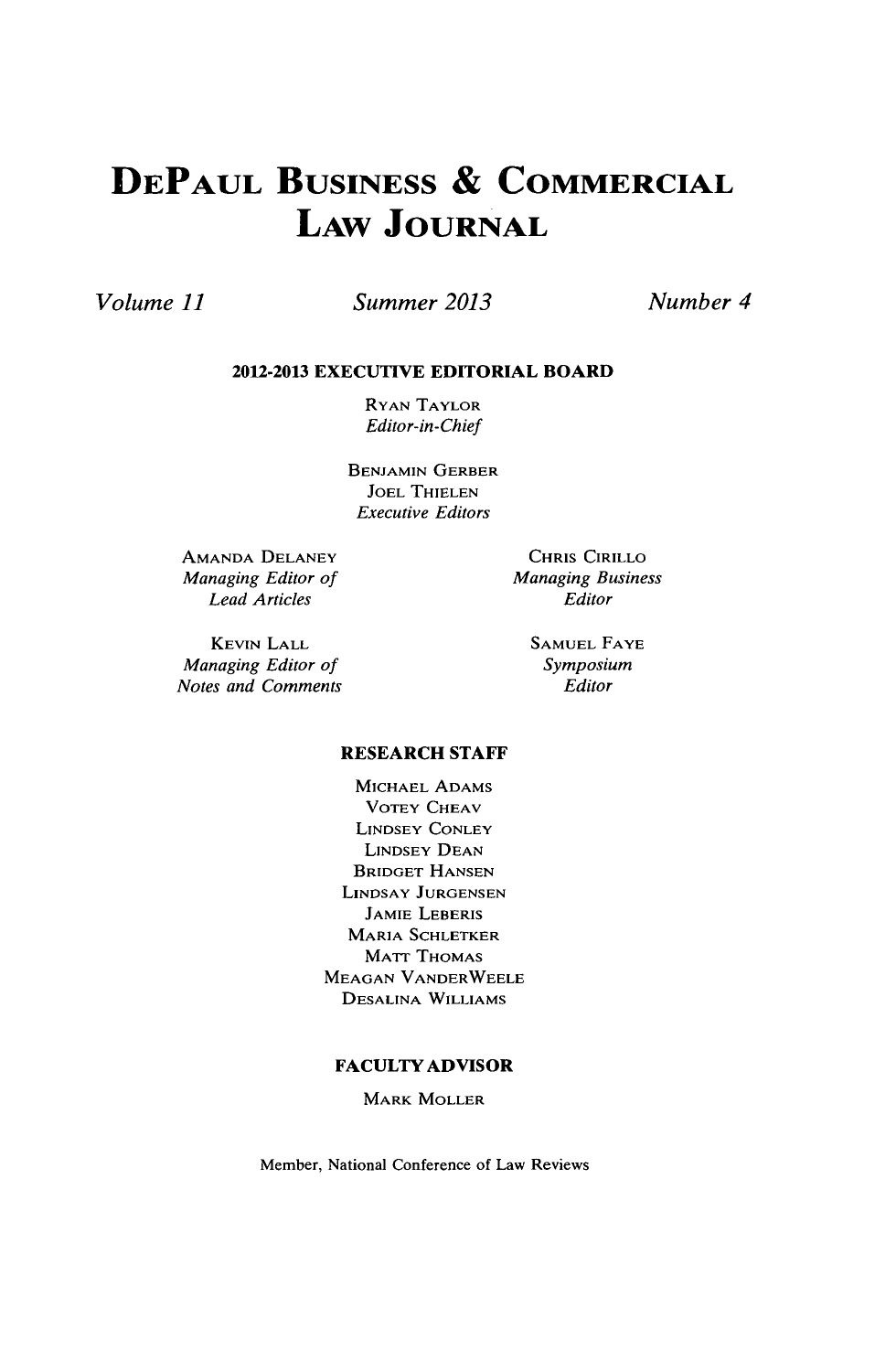## **DePaul University College of Law**

## **GENERAL ADMINISTRATION**

Rev. Dennis H. Holtschneider, **C.M., Ed.D.,** *President* Rev. John T. Richardson, **C.M., S.T.D.,** *Chancellor* Patricia O'Donoghue, *Interim Provost* Robert L. Kozoman, **C.P.A.,** *Executive Vice President* Rev. Edward R. Udovic, **C.M.,** Ph.D., *Secretary of the University* Jeffrey **J.** Bethke, *Treasurer* **J.D.** Bindenagel, *Vice President for International and Global Chicago Affairs* Jay Braatz, **Ed.D.,** *Vice President for Planning and Presidential Administration* Cindy Summers, *Interim Vice President for Student Affairs* Mary **C.** Finger, *Senior Vice President for Advancement* Bonnie Frankel, **C.P.A.,** *Vice President for Finance* Mark Hawkins, *Controller* Robert Janis, *Vice President, Facilities Operations* David H. Kalsbeek, Ph.D., *Senior Vice President for Enrollment Management and Marketing* Bob McCormick, *Vice President for Information Services* Patricia O'Donoghue, *Vice President for Alumni Outreach and Engagement* Elizabeth F. Ortiz, **Ed.D.,** *Vice President for Institutional Diversity and Equity* Jos6 **D.** Padilla, **J.D.,** *Vice President and General Counsel* Stephanie Smith, *Vice President for Human Resources* Rev. Edward R. Udovic, **C.M.,** Ph.D., *Vice President for Teaching and Learning*

## **COLLEGE OF LAW ADMINISTRATION**

*Resources and Senior Executive for University Mission*

Gregory Mark, *Dean*

David L. Franklin, *Vice Dean*

Steven Greenberger, *Associate Dean of Faculty*

Benjamin **E.** Alba, *Director, Bar Passage Program*

M. Cherif Bassiouini, *President Emeritus, International Human Rights Law Institute*

Barbara B. Bressler, *Director, Center for Intellectual Property Law & Information Technology (CIPLIT®); Deputy Director, Field Placement Program; Supervisor, Technology/Intellectual Property Legal Clinic (TIP Clinic@)*

Michael **S.** Bums, *Dean for Enrollment Management & Director of Law Admission*

Leonard L. Cavise, *Director, Center for Public Interest Law; Director, Chiapas Human Rights Practicum*

Alberto R. Coll, *Director, European and Latin American Legal Studies Program; Director, International Law L.L.M. Program*

Katheryn M. Dutenhaver, *Director, Center for Dispute Resolution*

Jerold Friedland, *Director, Asian Legal Studies Program; Director, Vienna University of Economics Exchange Program*

Patty Gerstenblith, *Director, Center for Art, Museum, & Cultural Heritage Law*

Brian F. Havel, *Director, International Aviation Law Institute*

Michael **S.** Jacobs, *Co-Director, International Aviation Law Institute*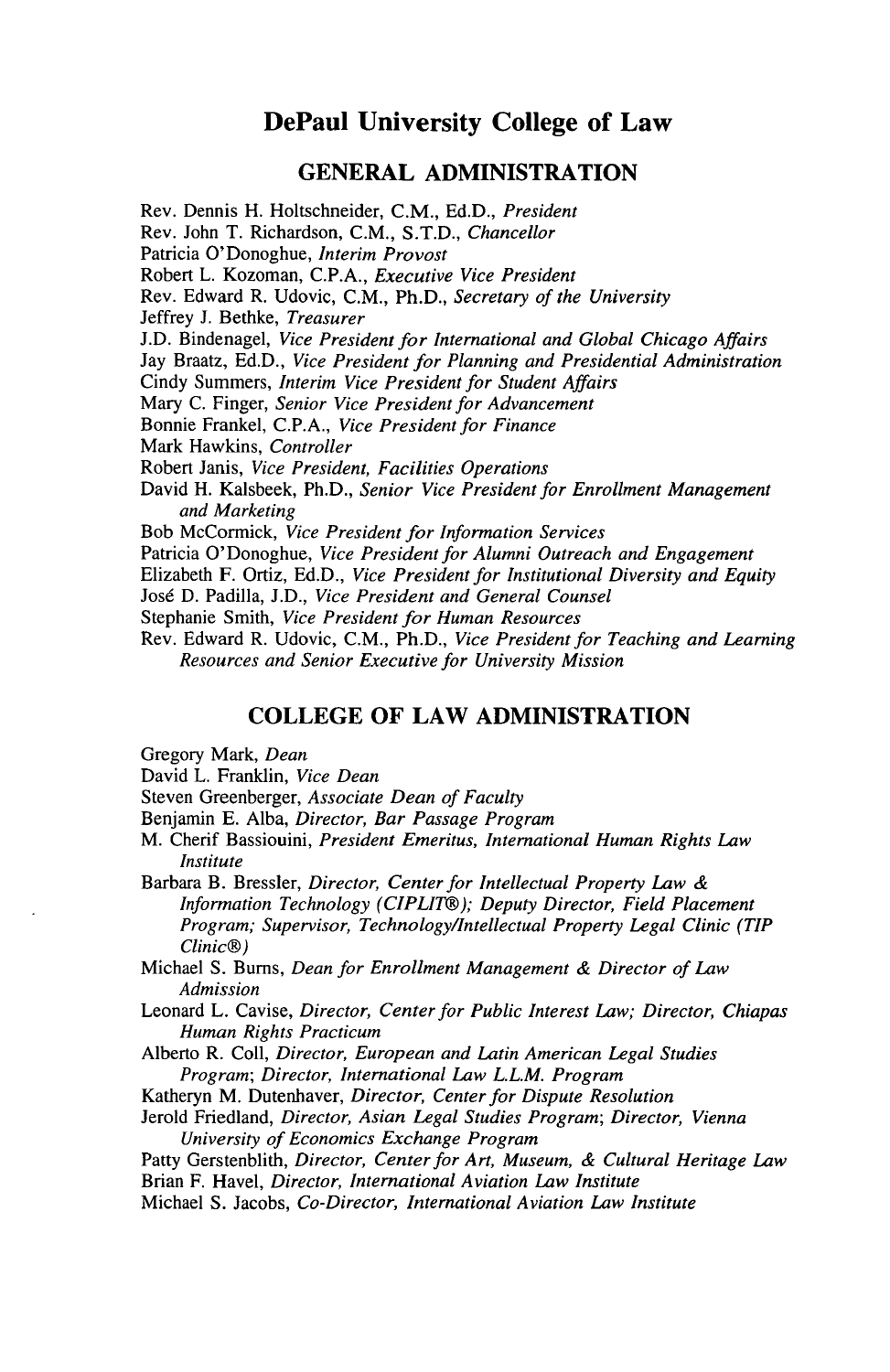Barry Kellman, *Director, International Weapons Control Center*

Roberta R. Kwall, *Founding Director, Center for Intellectual Property Law & Information Technology; Co-Director, Center for Jewish Law and Judaic Studies*

Margit Livingston, *Co-Director, Center for Animal Law*

Andrea **D.** Lyon, *Associate Dean for Clinical Programs; Director, Center for Justice in Capital Cases; Supervisor, Death Penalty Legal Clinic*

- Allen Moye, *Director, Rinn Law Library*
- Bruce L. Ottley, *Director, DePaul University/University College Dublin Cooperative Program; Co-Director, International Aviation Law Institute; Interim Director, Health Law Institute*

Steven H. Resnicoff, *Co-Director, Center for Jewish Law and Judaic Studies* John **C.** Roberts, *Dean Emeritus*

Howard M. Rubin, *Associate Dean for Lawyering Skills; Director, Field Placement Program; Interim Executive Director, International Human Rights Law Institute*

Jane Rutherford, *Director, Schiller DuCanto & Fleck Family Law Center* Susan Thrower, *Director, Legal Analysis, Research & Communication* Shelley Weinberg, *Director, Academic Support Program*

Bill Chamberlain, *Assistant Dean; Director of Law Career Services*

Deborah Howard, *Assistant Dean, Marketing & Communications*

Diana **C.** White, *Dean for Student Affairs*

## **COLLEGE OF LAW FACULTY**

| B.S., DePaul University; J.D., Loyola University of Chicago                           |
|---------------------------------------------------------------------------------------|
|                                                                                       |
| B.A., University of Texas Austin; J.D., Loyola University of Chicago                  |
|                                                                                       |
| B.A., Rockford College; J.D., Tulsa University; LL.M. (Taxation), New York University |
|                                                                                       |
| B.A., State University of New York at Buffalo; J.D., University of Michigan           |
| M. Cherif Bassiouni  Emeritus Distinguished Research Professor                        |
| President Emeritus, International Human Rights Law Institute                          |
| J.D., Indiana University; LL.B. University of Cairo;                                  |
| LL.M. (International and Maritime Law),                                               |
| The John Marshall Law School; S.J.D. (International Criminal Law), George             |
| Washington University; Doctor of Law, honoris causa, University of Torino (Italy),    |
| University of Pau (France), Niagara University (U.S.A.) and National University of    |
| Ireland, Galway (Ireland)                                                             |
|                                                                                       |
| B.A., Loyola University Chicago; J.D., University of Chicago                          |
|                                                                                       |
| B.A., Northwestern University; J.D., DePaul University                                |
|                                                                                       |
| A.B., Dartmouth; MPhil (Philosophy), University of Cambridge;                         |
| J.D., Harvard Law School                                                              |
|                                                                                       |
| Director, Center for Intellectual Property Law & Information Technology               |
| Supervisor, Technology/Intellectual Property Legal Clinic (TIP Clinic®)               |
| Deputy Director, Field Placement Program                                              |
| B.S., University of Minnesota; J.D., DePaul University                                |
|                                                                                       |
| B.S., DePauw University; J.D., Mercer University School of Law                        |
|                                                                                       |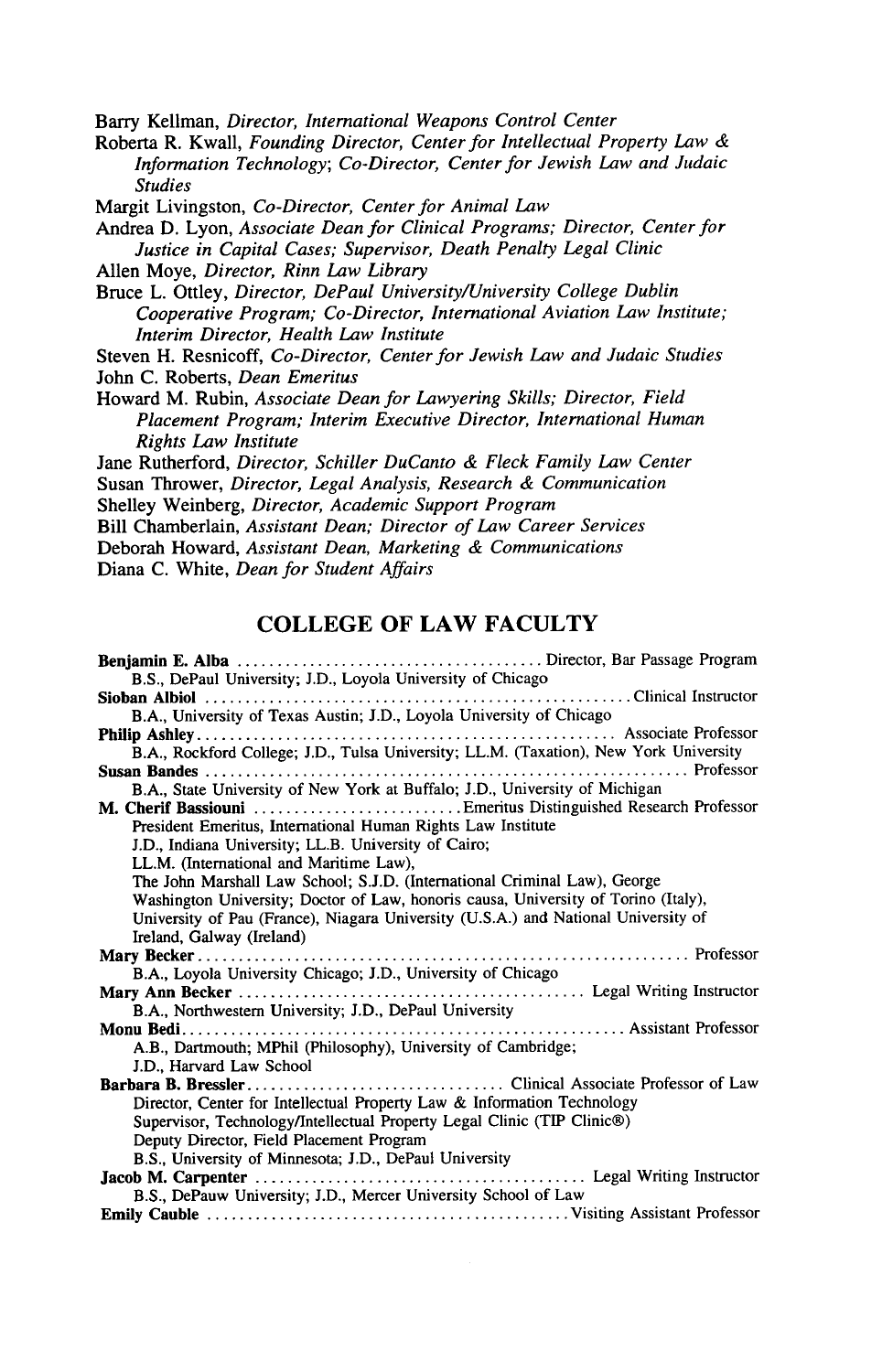| B.B.A., University of Notre Dame; J.D., University of Michigan Law School                                                                |
|------------------------------------------------------------------------------------------------------------------------------------------|
|                                                                                                                                          |
| Director, Center for Public Interest Law                                                                                                 |
| Director, Chiapas Human Rights Practicum                                                                                                 |
| B.A., Hamilton College; J.D., Georgetown University                                                                                      |
|                                                                                                                                          |
| B.A., J.D., and Ph.D. (Ethnic Studies), University of California at Berkeley                                                             |
|                                                                                                                                          |
| Director, European and Latin American Legal Studies Program                                                                              |
| Director, International Law L.L.M. Program                                                                                               |
| B.A., Princeton University; J.D. and Ph.D., University of Virginia                                                                       |
|                                                                                                                                          |
| B.A. and J.D., University of Illinois                                                                                                    |
|                                                                                                                                          |
| B.A., University of Iowa; J.D., Creighton; LL.M. and J.S.D., New York University                                                         |
|                                                                                                                                          |
| Director, Center for Dispute Resolution                                                                                                  |
| B.A., North Central College; J.D., DePaul University                                                                                     |
|                                                                                                                                          |
| B.A., Amherst College; M.D., University of Massachusetts;                                                                                |
| J.D., University of Michigan                                                                                                             |
|                                                                                                                                          |
| Vice Dean                                                                                                                                |
| B.A., Yale University; J.D., University of Chicago                                                                                       |
|                                                                                                                                          |
| Director, Asian Legal Studies Program                                                                                                    |
| Director, Vienna University of Economics Exchange Program                                                                                |
| B.A., New York University; M.A., New York University; J.D., Brooklyn Law School;                                                         |
| LL.M., Georgetown University                                                                                                             |
|                                                                                                                                          |
|                                                                                                                                          |
|                                                                                                                                          |
| J.S.D. & J.S.M., Stanford Law School;                                                                                                    |
| LL.M., Chicago-Kent College of Law;<br>M.B.A., University of Illinois at Chicago;                                                        |
|                                                                                                                                          |
| Dottore in Giurisprudenza (J.D.), Universita degli Studi di Torino                                                                       |
| Director, Center for Art, Museum, and Cultural Heritage Law                                                                              |
|                                                                                                                                          |
| A.B., Bryn Mawr College; J.D., Northwestern University;                                                                                  |
| Ph.D. (Fine Arts and Anthropology), Harvard University                                                                                   |
|                                                                                                                                          |
| B.A., Dartmouth College; J.D., Duke University                                                                                           |
| Associate Dean of Faculty                                                                                                                |
|                                                                                                                                          |
| B.A., University of Illinois; J.D., Yale University                                                                                      |
|                                                                                                                                          |
| B.A., Carleton College;                                                                                                                  |
| J.D., University of Virginia School of Law                                                                                               |
| B.A. and J.D., Northwestern University;                                                                                                  |
|                                                                                                                                          |
| LL.M., Georgetown University;                                                                                                            |
| M.B.A., University of Chicago                                                                                                            |
| Director, International Aviation Law Institute                                                                                           |
| Director, International & Comparative Law Program                                                                                        |
|                                                                                                                                          |
| B.C.L., LL.M., Dip. Eur. L., National University of Ireland;<br>B. Mod., M.A., University of Dublin; LL.M., J.S.D., Columbia University; |
| Barrister-at-Law (King's Inns, Dublin)                                                                                                   |
| Assistant Professor<br>Max N. Helveston<br>B.A., University of Michigan; J.D., Yale University                                           |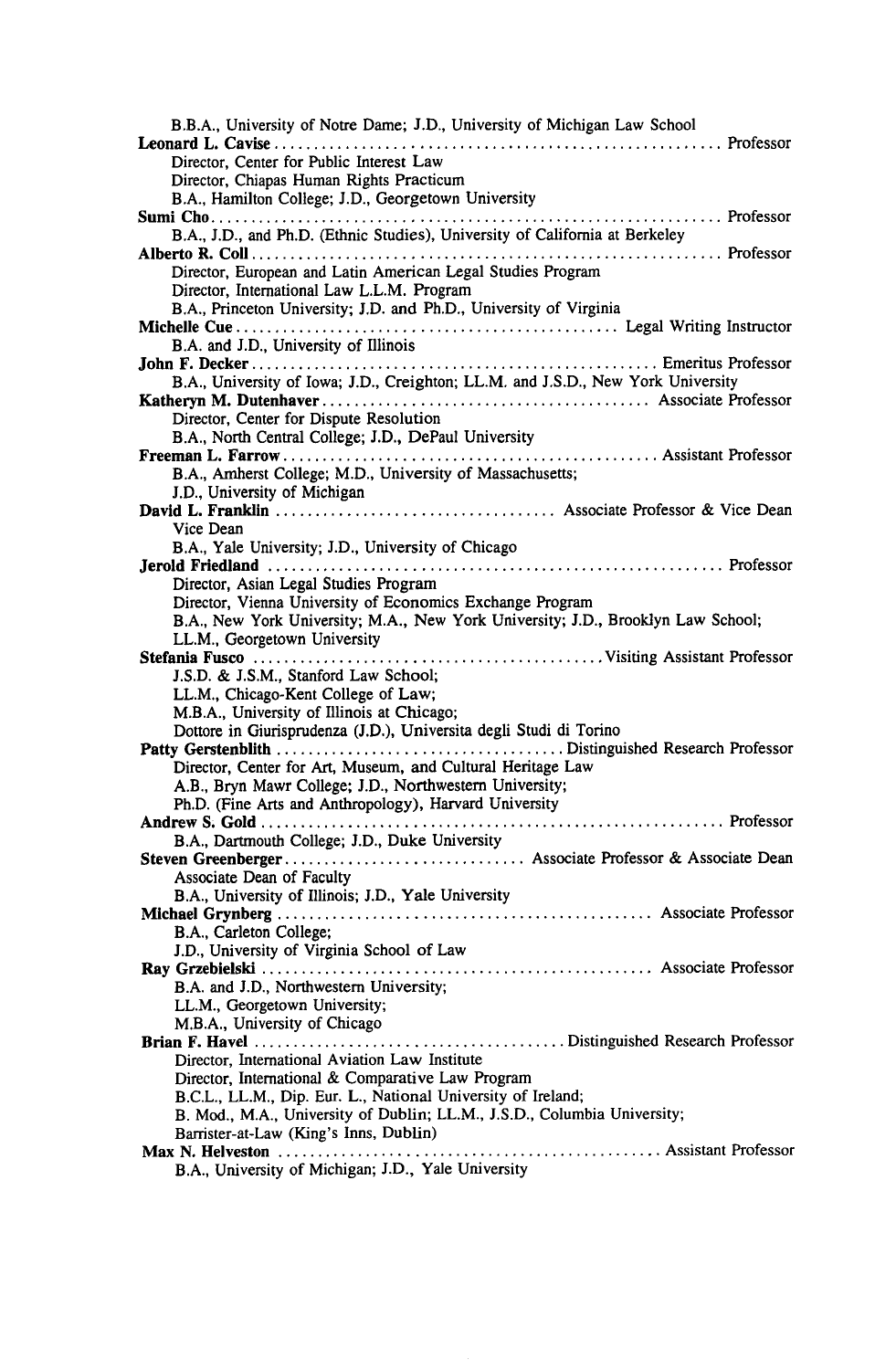| A.B., Stanford University; J.D., Columbia University;                            |  |
|----------------------------------------------------------------------------------|--|
| LL.M., Harvard University; M.A. and Ph.D., Northwestern University;              |  |
| M.A.A.H., School of the Art Institute of Chicago;                                |  |
| M.L.A., University of Chicago                                                    |  |
|                                                                                  |  |
| Co-Director, International Aviation Law Institute                                |  |
| B.A., Dartmouth College; J.D., Yale University;                                  |  |
| M.P.H., Johns Hopkins University                                                 |  |
|                                                                                  |  |
| Director, International Weapons Control Center                                   |  |
|                                                                                  |  |
| B.A., University of Chicago; J.D., Yale University                               |  |
|                                                                                  |  |
| B.A., Northern Illinois University;                                              |  |
| J.D., University of Illinois College of Law                                      |  |
| Roberta R. Kwall Raymond P. Niro Professor of Intellectual Property Law          |  |
| Founding Director, Center for Intellectual Property Law & Information Technology |  |
| Co-Director, Center for Jewish Law and Judaic Studies                            |  |
| A.B., Brown University; J.D., University of Pennsylvania                         |  |
|                                                                                  |  |
| Robert A. Clifford Chair in Tort Law and Social Policy                           |  |
|                                                                                  |  |
| B.A., Kenyon College; J.D., Harvard University                                   |  |
|                                                                                  |  |
| B.S., Florida A&M University; J.D., Howard University;                           |  |
| L.L.M. Georgetown University                                                     |  |
|                                                                                  |  |
| B.A., Rutgers University; J.D., Cornell University                               |  |
|                                                                                  |  |
| Co-Director, Center for Animal Law                                               |  |
|                                                                                  |  |
| B.A., Augsburg College; M.A., University of Minnesota;                           |  |
| J.D., University of Minnesota;                                                   |  |
| LL.M., University of Illinois                                                    |  |
|                                                                                  |  |
| Associate Dean for Clinical Programs                                             |  |
| Director, Center for Justice in Capital Cases                                    |  |
| Supervisor, Death Penalty Legal Clinic                                           |  |
| B.A., Rutgers University; J.D., Antioch School of Law                            |  |
|                                                                                  |  |
|                                                                                  |  |
| B.A., University of Wisconsin-Madison;                                           |  |
| J.D., DePaul University College of Law                                           |  |
|                                                                                  |  |
| B.A., Butler University; J.D., University of Chicago;                            |  |
| M.A. Harvard University                                                          |  |
|                                                                                  |  |
| B.S., University of Illinois Urbana-Champaign;                                   |  |
| J.D., Northwestern University                                                    |  |
|                                                                                  |  |
|                                                                                  |  |
| B.F.A. (Studio), University of Texas at Austin; M.F.A. (Sculpture),              |  |
| Temple University Tyler School of Art;                                           |  |
| M.L.I.S., University of Texas at Austin                                          |  |
| School of Law; J.D., Fordham University                                          |  |
|                                                                                  |  |
| B.A., Duke University; J.D., University of Chicago;                              |  |
| LL.M., University of Cambridge                                                   |  |
|                                                                                  |  |
| B.A., Williams College; J.D., Yale University                                    |  |
|                                                                                  |  |
|                                                                                  |  |
| Director, Vincent G. Rinn Law Library                                            |  |
| B.A., Howard University; J.D., University of Richmond;                           |  |
| M.L.S., Catholic University                                                      |  |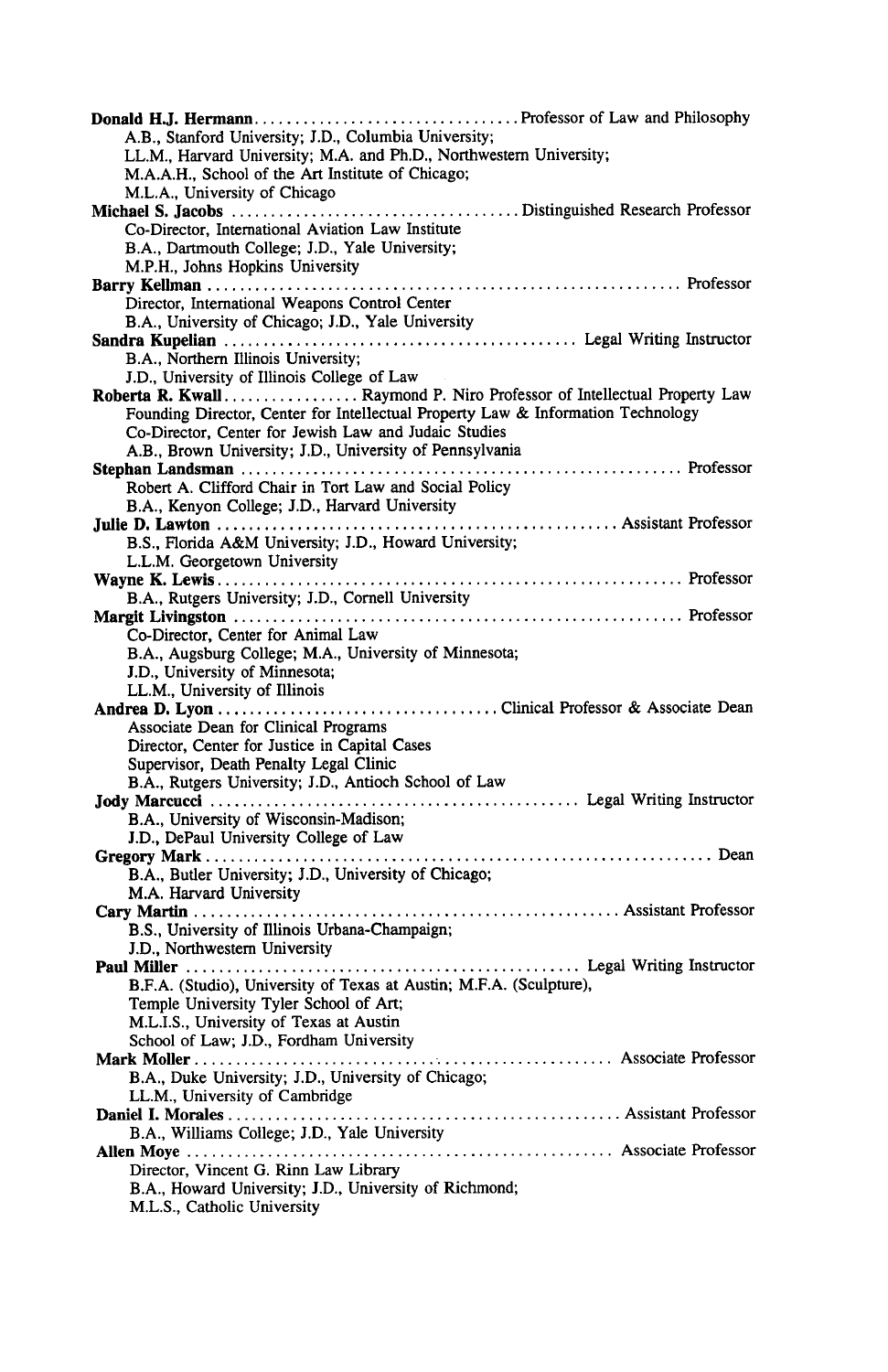| B.A., University of Wisconsin-Madison;                                       |
|------------------------------------------------------------------------------|
| J.D., College of William & Mary                                              |
|                                                                              |
| B.A. and J.D., University of California at Los Angeles                       |
|                                                                              |
| B.A., University of Chicago; J.D., University of Chicago                     |
|                                                                              |
| Director, DePaul University/University College Dublin Cooperative Program    |
| B.A., University of Missouri-Kansas City; J.D. and M.A., University of Iowa; |
| LL.M., Columbia University                                                   |
|                                                                              |
|                                                                              |
| B.A., University of Notre Dame; J.D., DePaul University                      |
|                                                                              |
| A.B., Bryn Mawr College; J.D., University of Chicago                         |
|                                                                              |
| Co-Director, Center for Jewish Law and Judaic Studies                        |
| B.A., Princeton University; J.D., Yale University;                           |
| Rabbinic, Beth Medrash Govoha                                                |
|                                                                              |
| Dean Emeritus                                                                |
| B.S., Northwestern University; LL.B., Yale University                        |
|                                                                              |
| B.Mus., Queensland Conservatorium of Music, Griffith University;             |
| B.A., Australian National University;                                        |
| LL.B., Australian National University;                                       |
|                                                                              |
| J.D., University of Chicago                                                  |
|                                                                              |
| B.S., University of Illinois; J.D., University of Michigan                   |
|                                                                              |
| Associate Dean for Lawyering Skills                                          |
| Director, Field Placement Program                                            |
| Interim Executive Director, International Human Rights Law Institute         |
| B.S., University of Illinois; J.D., DePaul University                        |
|                                                                              |
| Director, Schiller DuCanto & Fleck Family Law Center                         |
| A.B., University of Chicago; J.D., University of Michigan                    |
|                                                                              |
| B.S., Massachusetts Institute of Technology; J.D., Stanford University       |
|                                                                              |
| B.A., Pennsylvania State University;                                         |
| J.D., University of Southern California;                                     |
| LL.M., Georgetown University                                                 |
|                                                                              |
| B.A., Columbia University;                                                   |
| J.D. and LL.M., Harvard University                                           |
|                                                                              |
| B.A., Brown University; J.D., New York University                            |
|                                                                              |
|                                                                              |
| B.A., Stanford University; LL.B., Washington & Lee University                |
|                                                                              |
| Director, Legal Analysis, Research & Communication Program                   |
| B.A., University of Virginia; J.D., Wake Forest University                   |
|                                                                              |
| B.A., Princeton University; M.A., Harvard University;                        |
| J.D. and Ph.D., Harvard University                                           |
|                                                                              |
| B.A., Harvard University; J.D., Yale University                              |
|                                                                              |
| A.B. and J.D., Loyola University (Chicago);                                  |
|                                                                              |

 $\mathcal{A}^{\mathcal{A}}$ 

 $\label{eq:2.1} \mathcal{L}_{\mathcal{A}}(x) = \mathcal{L}_{\mathcal{A}}(x) \mathcal{L}_{\mathcal{A}}(x) \mathcal{L}_{\mathcal{A}}(x)$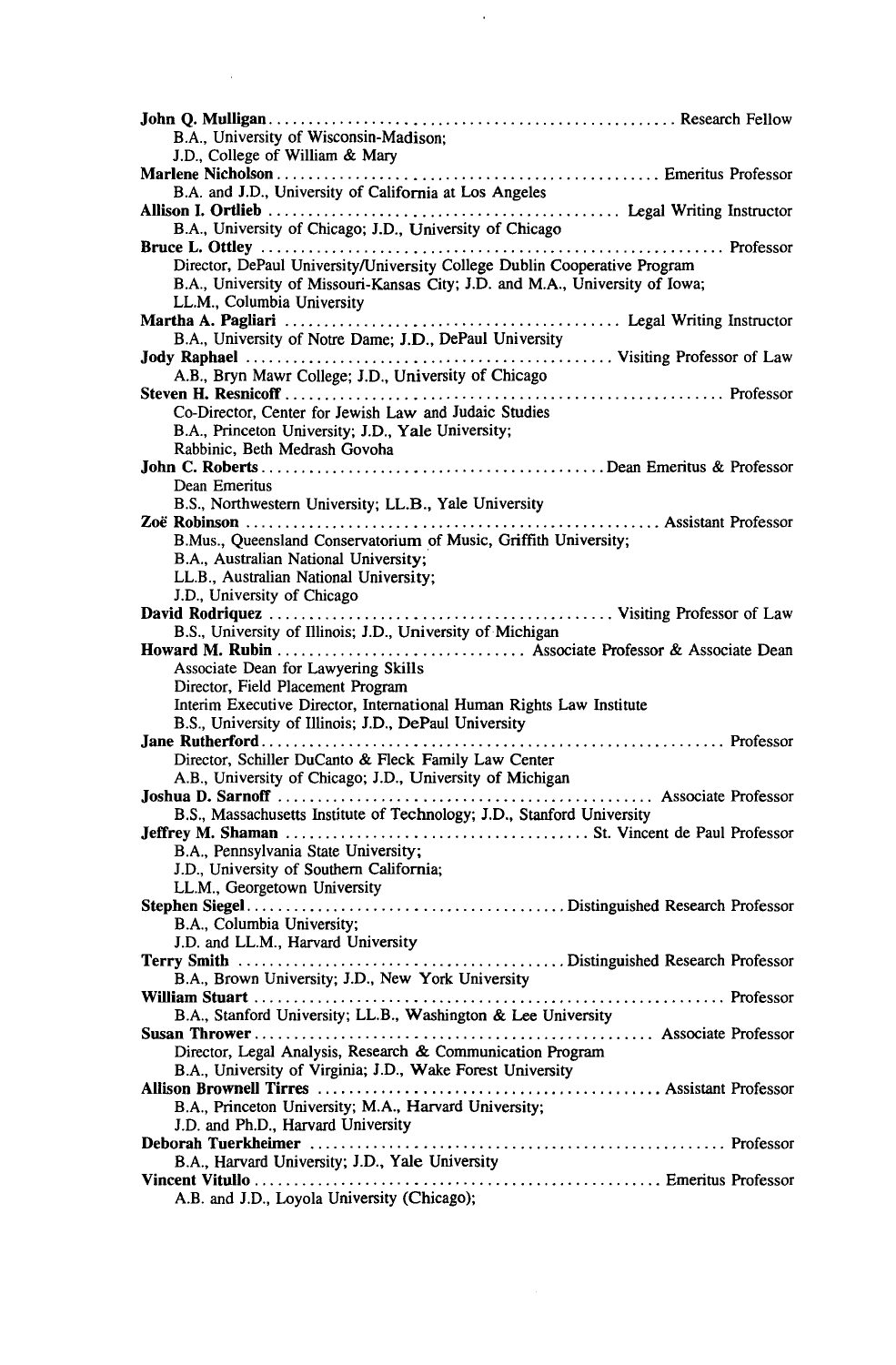| L.L.M., Yale University                          |  |
|--------------------------------------------------|--|
|                                                  |  |
| B.S., Benedictine University;                    |  |
| J.D., Loyola University of Chicago               |  |
|                                                  |  |
| B.A., Columbia University; J.D., Yale University |  |
|                                                  |  |
| L.L.B. University of Illinois Urbana-Champaign:  |  |
| B.S., University of Illinois Chicago             |  |
|                                                  |  |

## **VINCENT G. RINN LAW LIBRARY STAFF**

*Administration* Allen R. Moye, *Director Computer Services* Michael Schiffer, *Associate Director Public Services* Milta Hall, *Associate Director* Wallie Brackett, *Circulation Assistant* Drusilla Dillard, *Circulation Assistant* Samantha Charlino, *Circulation Assistant* Mark Giangrande, *Legal Research Specialist* Kim Gainey, *Interlibrary Loan/Circulation Assistant*

#### Heather Hummons, *Circulation Manager* Maria Willmer, *Legal Research Specialist Technical Services* Mary Lu Linnane, *Associate Director* Walter Baumann, *Government Documents* Lenore Boehm, *Acquisitions Manager* Candis Collins, *Serials Manager* Denise Glynn, *Head of Cataloging* David Labno, *Cataloging Assistant* Elizabeth Shivers, *Serials Assistant* Jack Gorman, *Government Documents Assistant* Daniel Urisini, *Acquisitions Assistant*

## **ADJUNCT FACULTY**

Jeff Atkinson Frederick Ball Michael Bergmann Steve Branstedt Hon. Mary M. Broshanan Vincent Browne Patrick Bruks Hon. Anthony Calabrese Mary Ann Capron Natalie Carlomango Christopher Carmichael James Clark Michael Clark Brian Collins Susan Cox Jules Crystal Daniel Cullen Catherine Diebel Kelli Dudley Maureen Egan Bradley Erens Lawrence Fox Leonard Goodman Hailey Guren Ellen Gutiontov Susan Haddad Miriam Hallbauer Thomas Hennelly

Rachel Hodges-Spitsberg Timothy Hoffmann Colleen Hyland Hon. Jack Hynes Lilianna Kalin Susan L. Kennedy Cheryl Kettler Brent Kidwell Hon. John Kirby Barry Kozak Kenneth Kraus Robert Labate Valerie Leopold Lisa Levine Brian Lewis Robert Loeb Mary Rita Luecke Thomas Mahoney **Sibyl** Medie Joey Mogul Michael Morrissey Craig Mousin Laurence Mraz Brian Nach Peter Newman John Nisivaco Kevin Noonan John Paniaguas

Deborah Pergament Joan Pernecke Lynda Peters Angela Petrone William Ralph Jay Readey Timo Rehbock Trish Rich Martin Robins Patrick Ryan Alan Salzenstein Susan Schierl Sullivan John Schmidt Katherine Schostok Steve Seliger Helene Shapo Sam Shim Joel Simberg James Simon Elizabeth Simon Stanley Sklar Kathryn Starshak Michael Tannen Jill Tanz Joseph Thompson Elizabeth Vastine Torrick Ward Laura Weiler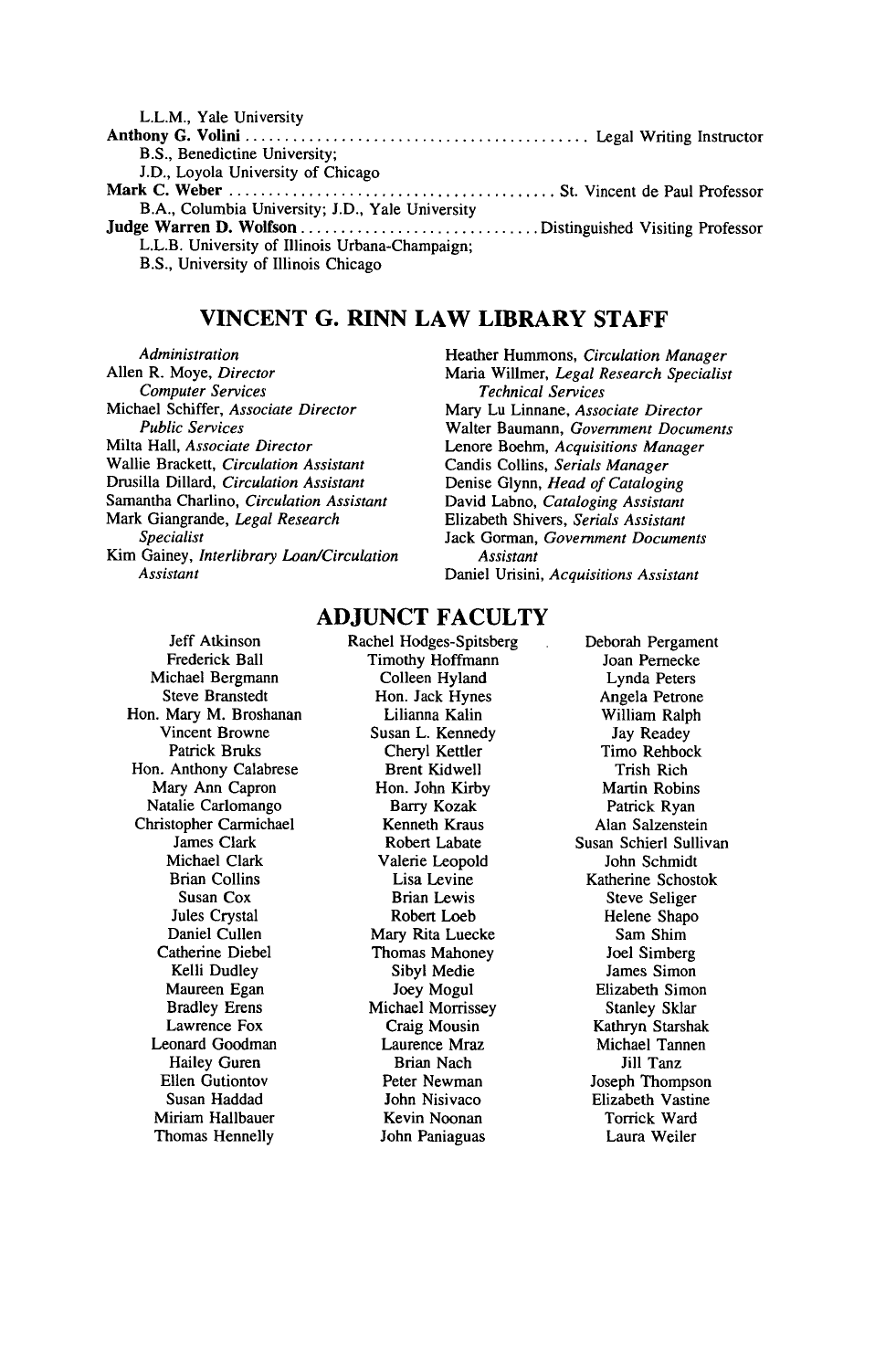#### **ABOUT THE COMMERCIAL LAw LEAGUE OF AMERICA**

Established in **1895,** the **CLLA** is the leading professional organization of collections, creditors' rights and bankruptcy professionals.

Comprised of attorneys engaged in the fields of commercial law, creditors' rights, bankruptcy and insolvency **-** and credit professionals, including collection agencies and law list publishers — the CLLA provides a full range of legal, educational and professional services.

The **CLLA** is also a founding sponsor of the American Board of Certification **(ABC),** a nonprofit organization dedicated to serving the public and improving the quality of the bankruptcy and creditors' rights law bars. The **ABC** has certified nearly **3,000** attorneys in consumer and business bankruptcy and creditors' rights law nationwide. Since its inception, the **CLLA** has been associated with the representation of creditor interests, while at the same time seeking fair, equitable and efficient administration of bankruptcy cases for all parties in interest.

#### **INFORMATION ON THE CLLA's PRACTICE SECTIONS**

The Commercial Law League has four sections that were created to address the specialized needs of their respective constituencies.

Each section elects its own officers and Executive Council. The sections have their own bylaws and dues structures; every section also has a representative on the **CLLA** Board of Governors.

#### BANKRUPTCY SECTION

Founded to promote high standards in the practice of bankruptcy and insolvency law before the **U.S.** Bankruptcy Courts, the CLLA's Bankruptcy Section:

- Sponsors annual education seminars.
- \* Co-sponsors the educational program at the National Conference of Bankruptcy Judges each fall.
- Markets pre-recorded programs and materials from section events at an attractive cost to **CLLA** members.
- \* Publishes a monthly newsletter.

#### **CREDITORS' RIGHTS SECTION**

Created to meet the needs of attorney members who concentrate in representing creditors, the Creditors' Rights Section:

- \* Monitors legislation affecting creditors' rights at the state level.
- Obtains nationally known speakers for League events.
- \* Provides input for the review course for the League's Creditors' Rights Certification Program.
- Publishes a periodic newsletter.

#### **YOUNG MEMBERS' SECTION**

Open to any League member in good standing who is 40 years old (or younger), the Young Members' Section was established to foster growth for new members entering into the League and also:

- Sponsors programs for first-time meeting attendees.
- \* Plans educational programs at Eastern **&** Midwestern Regional meetings **-** as well as a dinner/theater event.
- Sponsors social events at the CLLA Annual Convention.
- Sponsors the CLLA's Mentor Program for members of all ages who have been in the **CLLA** for less than three years.

#### **INFORMATION ON THE CLLA's REGIONAL ASSOCIATIONS**

In addition to its practice groups, the **CLLA** also has several regional groups that hold meetings throughout the year and offer additional networking opportunities in your area. For more information on the CLLA's Eastern, Southern, Midwestern, Western or New England Region, please visit our Web site, clla.org.

#### **COMMERCIAL COLLECTION AGENCY ASSOCIATION**

The Commercial Collection Agency Association **(CCAA),** which partners with the **CLLA** for educational and other events, represents the most prestigious commercial collection agencies in the United States. The **CCAA** works to elevate the standards of the commercial collections industry **by** providing educational, legislative, promotional and administrative services to its members.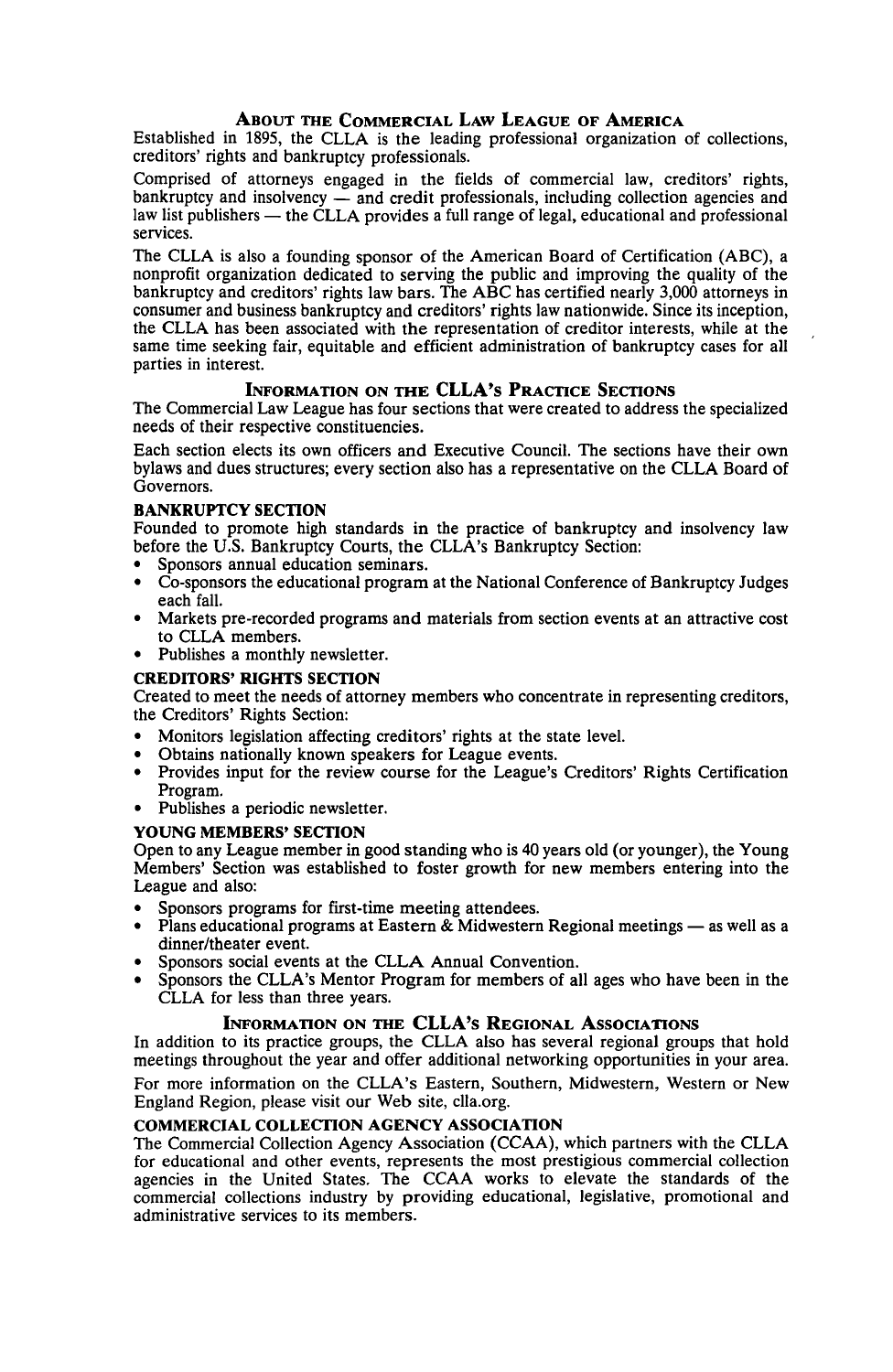## **WHAT TO EXPECT FROM A CLLA MEMBERSHIP**

Looking for a way to connect with professionals in your field **-** and promote your services to other industry members?

Network and make new business contacts, keep your **CLE** requirements up to date with high-quality, easy to access educational programs *and* find out about pending legislation that could affect your daily work before it goes into effect **by** joining the **CLLA.**

**All CLLA** members **...**

- \* Receive a roster of current **CLLA** members with their contact information, which members use to make referrals that can land you new clients **-** and help you grow your business.
- \* Are listed in our "Find a Professional" searchable database **-** which is the most-visited section of our Web site, clla.org **-** helping you market yourself and your firm 24 hours a day, **365** days a year.
- \* Have the chance to earn required **CLE** credits **by** attending engaging, topical educational sessions at meetings across the **U.S.** throughout the year or through the CLLA's new online education portal **-** offering a convenient, customized way to learn.
- \* Receive a print copy of our quarterly magazine, "Commercial Law World," offering industry news, best business practice tips and in-depth articles on the latest groundbreaking cases and legislation **-** along with access to the digital version of the magazine.
- \* Are able to easily get informed about the latest commercial law, bankruptcy and insolvency news via our members-only **CLLA** Connections e-newsletter, published weekly.
- \* Help gain a voice in Washington through the CLLA's constant, targeted lobbying efforts to defend commercial law, bankruptcy and credit professionals' interests.
- \* Have the opportunity to be certified **by** the American Board of Certification, which **CLLA** jointly administers, in business and consumer bankruptcy and creditors' rights law.
- \* Are invited to meetings held in various **U.S.** cities throughout the year featuring events designed to help them make new social and professional contacts, further their career and/or business and attend valuable educational sessions.
- \* Can stay in touch with the **CLLA** and each other through our frequently updated LinkedIn, Twitter and Facebook pages-and through our growing library of meeting highlights and speaker interview videos.
- \* Receive discounts on marketing opportunities through print and online advertising, exhibition spaces and sponsorship.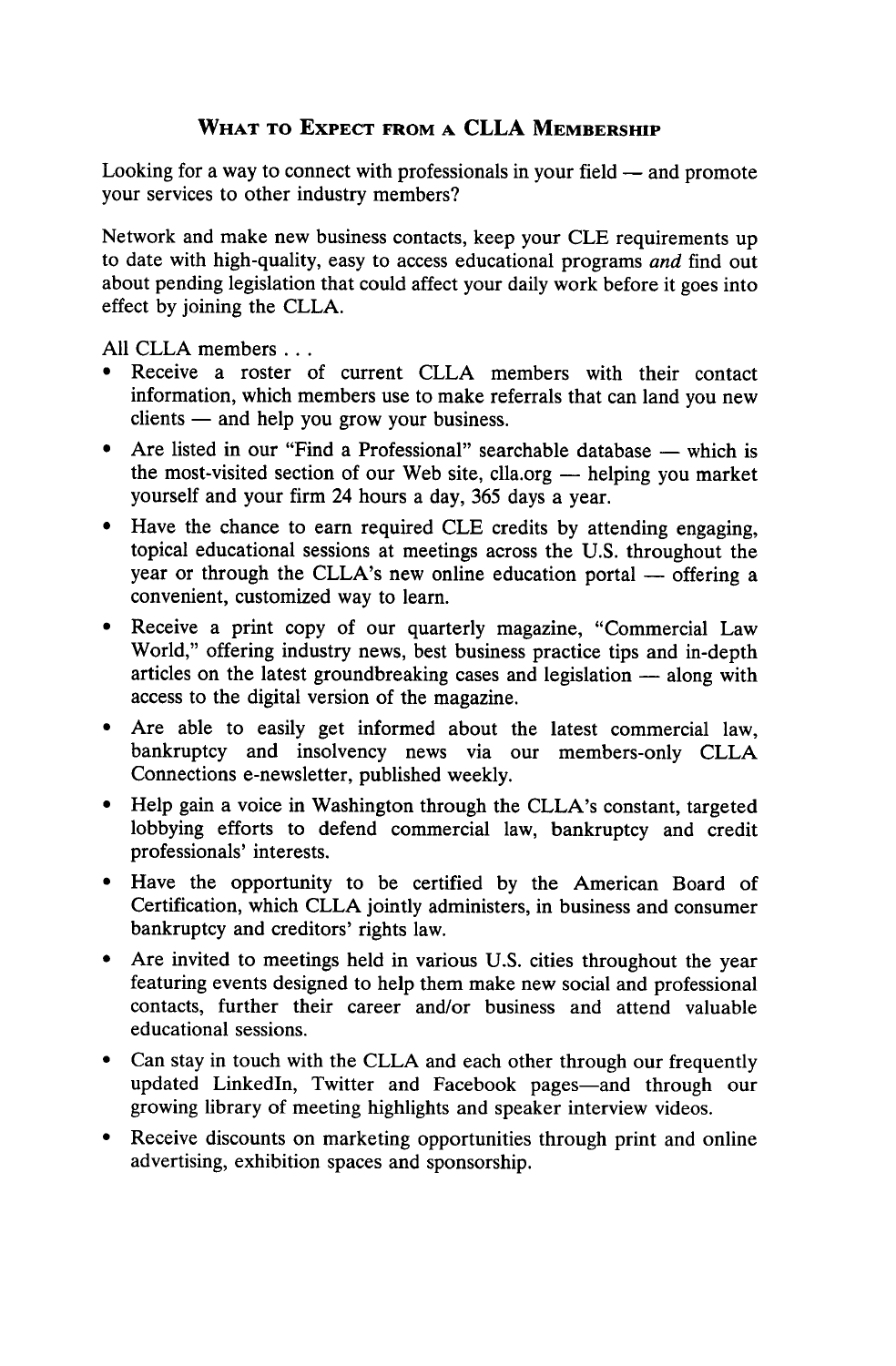

# **CHEM** MEMBERSHIP APPLICATION

| Name (This membership is individually based. No firm/aproportie memberships.)                                                                                                                                                                                       |                           |                                                                               | Date of Birth (Month/Day/Year) |               |
|---------------------------------------------------------------------------------------------------------------------------------------------------------------------------------------------------------------------------------------------------------------------|---------------------------|-------------------------------------------------------------------------------|--------------------------------|---------------|
| Home Address (CLLA wiJ not publish unless indicated)                                                                                                                                                                                                                |                           |                                                                               | City/State/Zip Code (5+4)      |               |
| Firm/Company/School Kame                                                                                                                                                                                                                                            |                           |                                                                               |                                |               |
| Firm/Company/School Address                                                                                                                                                                                                                                         |                           |                                                                               | $Cny/5$ tata/Zip Code (5 + 4)  |               |
| Work Phone<br>Fax:                                                                                                                                                                                                                                                  |                           | Home/Mobile Phone                                                             | EMA                            |               |
| Website (URL)                                                                                                                                                                                                                                                       | Referred By (CLLA Member) |                                                                               | City/State/Zip Code            |               |
| Bar Jurisdiction(s)                                                                                                                                                                                                                                                 | <b>Bar Number</b>         |                                                                               | Date(s)                        |               |
|                                                                                                                                                                                                                                                                     |                           |                                                                               |                                |               |
| Law School Name<br>Please indicate your main practice area(s):<br>What is the size of your firm/company (# of employees): [2] 1-5 [2] 6-19 [2] 20-39 [2] 40-60 [2] 60+                                                                                              | <b>City/State</b>         | Does majority of your practice focus on commercial litigation? [ I Yes [ I No | <b>Graduation Date</b>         |               |
| American Board of Certification: [1] Yes, I am ABC certified.<br><b>MEMBERSHIP</b>                                                                                                                                                                                  |                           |                                                                               |                                |               |
|                                                                                                                                                                                                                                                                     | Dues                      | Special Status Eligibility & Rate                                             |                                | <b>Ques</b>   |
|                                                                                                                                                                                                                                                                     | \$430                     | <sup>2</sup> Emerging Professional Rate*                                      |                                | \$130         |
|                                                                                                                                                                                                                                                                     | 1480                      | Law Professional/Teacher                                                      |                                | 50            |
|                                                                                                                                                                                                                                                                     | 1430                      | <sup>1</sup> Editor, Legal Periodical                                         |                                | 550           |
|                                                                                                                                                                                                                                                                     | 1430                      | <b>Q Law Clerk</b>                                                            |                                | 50            |
|                                                                                                                                                                                                                                                                     | \$480                     | <b>El Law Student</b>                                                         |                                | 525           |
|                                                                                                                                                                                                                                                                     | 1450                      | □ Judge                                                                       |                                | <b>Waived</b> |
| Professional Rates<br><b>Q</b> Lawrer<br><sup>1</sup> Commercial Collection Agency Representative<br><b>Q</b> Debt Buyer<br><b>Q Law List Publisher</b><br>Ta Paralegal, Collector, Office Administrator in a firm<br><b>D</b> Tumaround Manager<br><b>Q</b> Vendor | \$480                     | U.S. Trustee (not private trustee)                                            |                                | <b>Maived</b> |

| 11 SECURI COMPANIAMENTE, COLO DESIGRADO AS 330) |                              |  |
|-------------------------------------------------|------------------------------|--|
| <b>C</b> Bankruptcy Section                     | Ca Creditors' Rights Section |  |

## *Items included in membership fee:*<br>· National Membership

- 
- 
- 
- The DePaul Business & Commercial Law Journal
- Young Members Section Membership (if eligible)

#### For your protection, the below section will be destroyed. **PRACTICE SECTION MEMBERSHIP PAYMENT INFORMATION**  $\sum_{n=1}^{\infty}$  Bonage is senion fixed. Please make all checks/money orders navable in U.S. dollars and drawn on a U.S. basis to:

|                                                                            | Commercial Law League of America                                                                                                                                                                                               |
|----------------------------------------------------------------------------|--------------------------------------------------------------------------------------------------------------------------------------------------------------------------------------------------------------------------------|
| Items included in membership fee:                                          | To Pay by Credit Card                                                                                                                                                                                                          |
| - National Membership                                                      | to my: CI American Express CI MasterCard CI Visa<br>lauthorize you to charge \$                                                                                                                                                |
| - Regional Membership                                                      | All information below is required for credit cards:                                                                                                                                                                            |
| - One Section Membership                                                   |                                                                                                                                                                                                                                |
| - Subscription to Commercial Law World Magazine &                          |                                                                                                                                                                                                                                |
| - The DePaul Business & Commercial Law Journal                             |                                                                                                                                                                                                                                |
| - Young Members Section Membership (if clique)                             |                                                                                                                                                                                                                                |
|                                                                            | $S$ and $S$ . The summarization of $S$ and $S$ and $S$ and $S$ and $S$ and $S$ and $S$ and $S$ and $S$ and $S$ and $S$ and $S$ and $S$ and $S$ and $S$ and $S$ and $S$ and $S$ and $S$ and $S$ and $S$ and $S$ and $S$ and $S$ |
| * Please include additional section parment into total amount. If selected | V Code:<br>Card #                                                                                                                                                                                                              |
|                                                                            |                                                                                                                                                                                                                                |

l Cast (Collection of the Cast of Cast (Cast) (Cast (Cast (Cast) (Cast) (Cast (Cast) (Cast (Cast) (Collection of Cast)<br>The priori list and the control of the control of the control of the control of the control of the cont

ease fax completed form to the following secu

Any credit cards sent via email will be deleted.

Sand first year's dues and completed application t<br>Commercial Law League of America<sup>s</sup>, 36404 trassary Center Ghapga, 11, 6065<br>Temait: indigicilia.org | Website: www.clis.a و Temail the CLLA office, 312)240-1400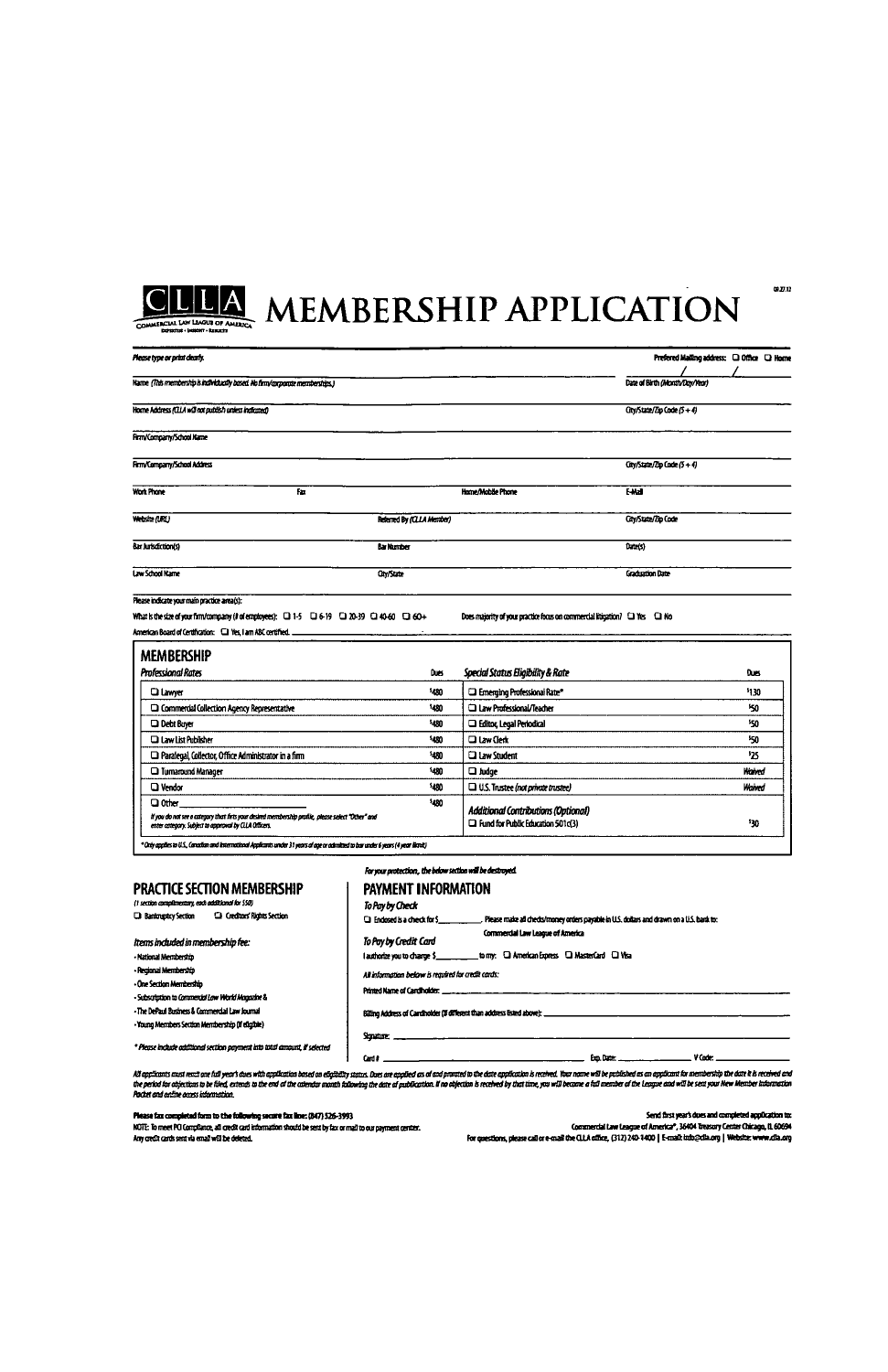## **UPCOMING 2013-2014 CLLA EVENTS**

## **The CLLA Events at the National Conference of Bankruptcy Judges**

Marriot Marquis *265* Peachtree Center Ave. Atlanta, Georgia **30303** Oct. **31, 2013**

*The CLLA is again sponsoring an exclusive luncheon at this annual event, featuring keynote speaker William Rochelle, Bloomberg News editor-at-large and bankruptcy columnist!*

## **The New York Eastern District Conference**

Sheraton New York Hotel **&** Towers **811** Seventh Ave. New York, New York **10019** Nov. **7-9, 2013**

## **Legislative Day**

Washington, **D.C.** Feb. 2014

## **Construction Law Program**

Phoenix, Arizona Feb. 2014

For more information on these events or to register to attend an event, please visit www.clla.org or call **(800) 978-CLLA** *(2552).*